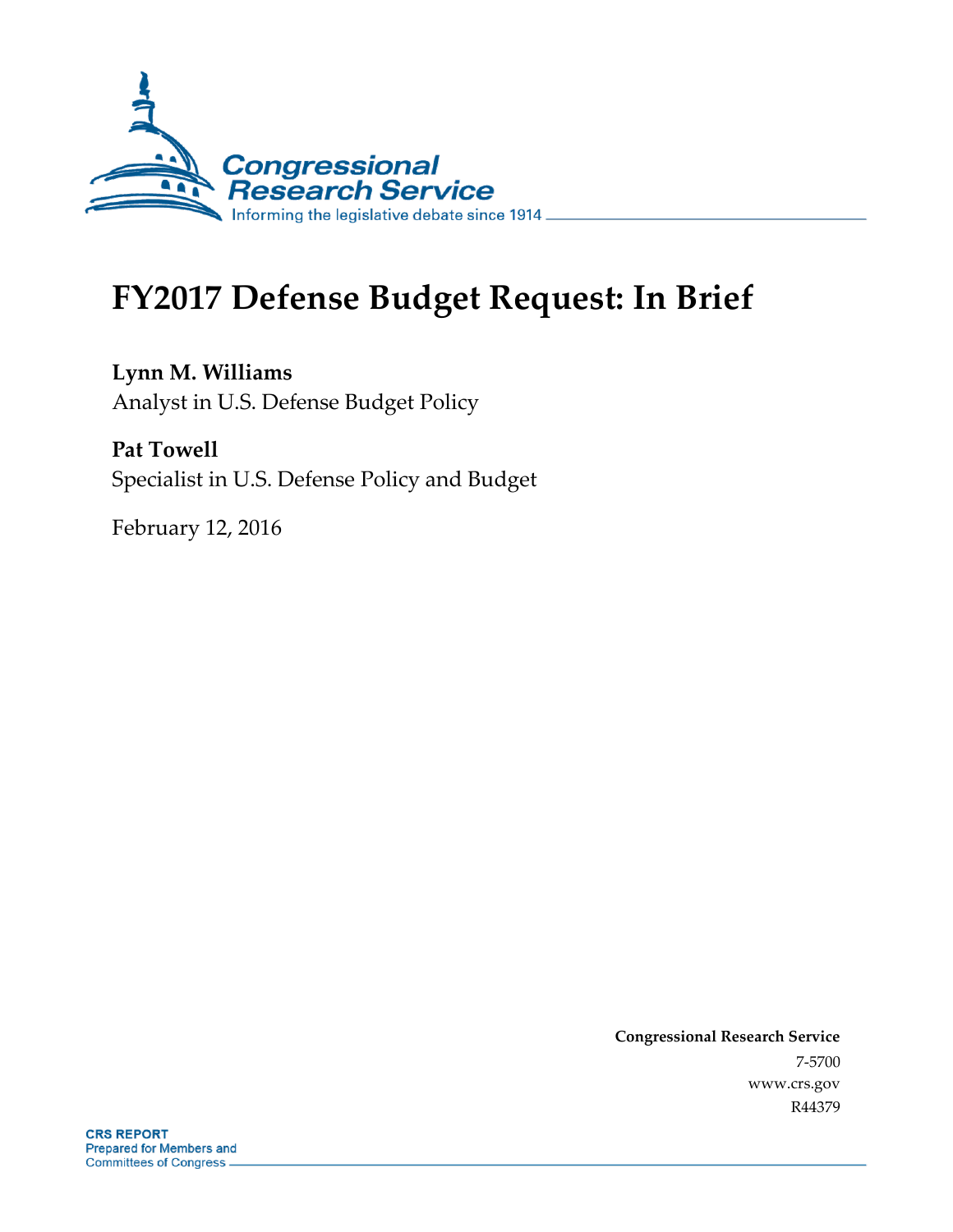# **Summary**

The Administration's FY2017 budget request includes \$619.5 billion for national defense of which \$590.6 billion is for the Department of Defense (DOD). Of the DOD total, \$523.9 billion covers the base budget, discretionary spending subject to the spending caps established for FY2017 by the Balanced Budget Act (BBA) of 2015. An additional \$58.8 billion of the DOD total is to support Overseas Contingency Operations (OCO). OCO funding supports the continued U.S. military presence in Afghanistan and assistance to Iraqi and Syrian opposition forces. The OCO request also includes \$3.4 billion to enhance the U.S. presence in Eastern Europe, referred to as the European Reassurance Initiative (ERI).

The budget request would reduce active-component end-strength of the armed forces from 1.30 million to 1.28 million. The Army would drop by 15,000 to 460,000 (heading toward a planned level of 450,000). The Navy decline is 4,400, largely to reflect a proposal to disband one of 10 carrier air wings. Military basic pay would increase by 1.6%, costing about \$300 million less than if military pay rose at the 2.1% rate that is the average in the private sector (according to the Labor Department's Employee Compensation Index).

The Administration has acknowledged that procurement accounts—and aircraft accounts in particular—bore the brunt of DOD's belt-tightening. For example, although the Army's total procurement request for FY2017 was a net of \$1.3 billion lower than the amount appropriated in FY2016, the amount requested for procurement of Army aircraft was a net \$2.3 billion less than the corresponding FY2016 appropriation. The request funds 63 Joint Strike Fighters (43 for the Air Force, 16 for the Marine Corps, and 4 for the Navy), deferring the planned FY2017 procurement of an additional five F-35As. DOD officials cited this reduction as one instance of a program reduction made in response to budgetary limits. To compensate for the slower-thanplanned fielding of the F-35, the budget request includes funds to enlarge and upgrade DOD's fleet of earlier model fighters.

Thus the Administration's budget includes funds for programs that been funded in recent years as congressional initiatives, for instance:

- To mitigate a shortfall in the Navy's fleet of strike fighters, the Administration requests \$185 million (in FY2017 OCO funds) to replace two Navy F/A-18s lost in combat; and it plans to continue F/A-18 purchases in future budget years.
- The budget request would fund two DDG-51 Aegis destroyers for \$3.4 billion, two *Virginia-*class submarines for \$5.2 billion, and two Littoral Combat Ships (LCSs) for \$1.3 billion. The budget assumes the Navy would save \$200 million by removing seven Aegis cruisers from service for long-term modernization. Congress has rejected similar proposals in previous years.

The budget requests \$900.0 million in FY2017 to keep in service A-10 ground-attack planes that the Administration has been trying for years to retire, over congressional objections. The current plan is to keep the planes in service—at a cost of \$3.4 billion—through FY2022 when they would be replaced by F-35s.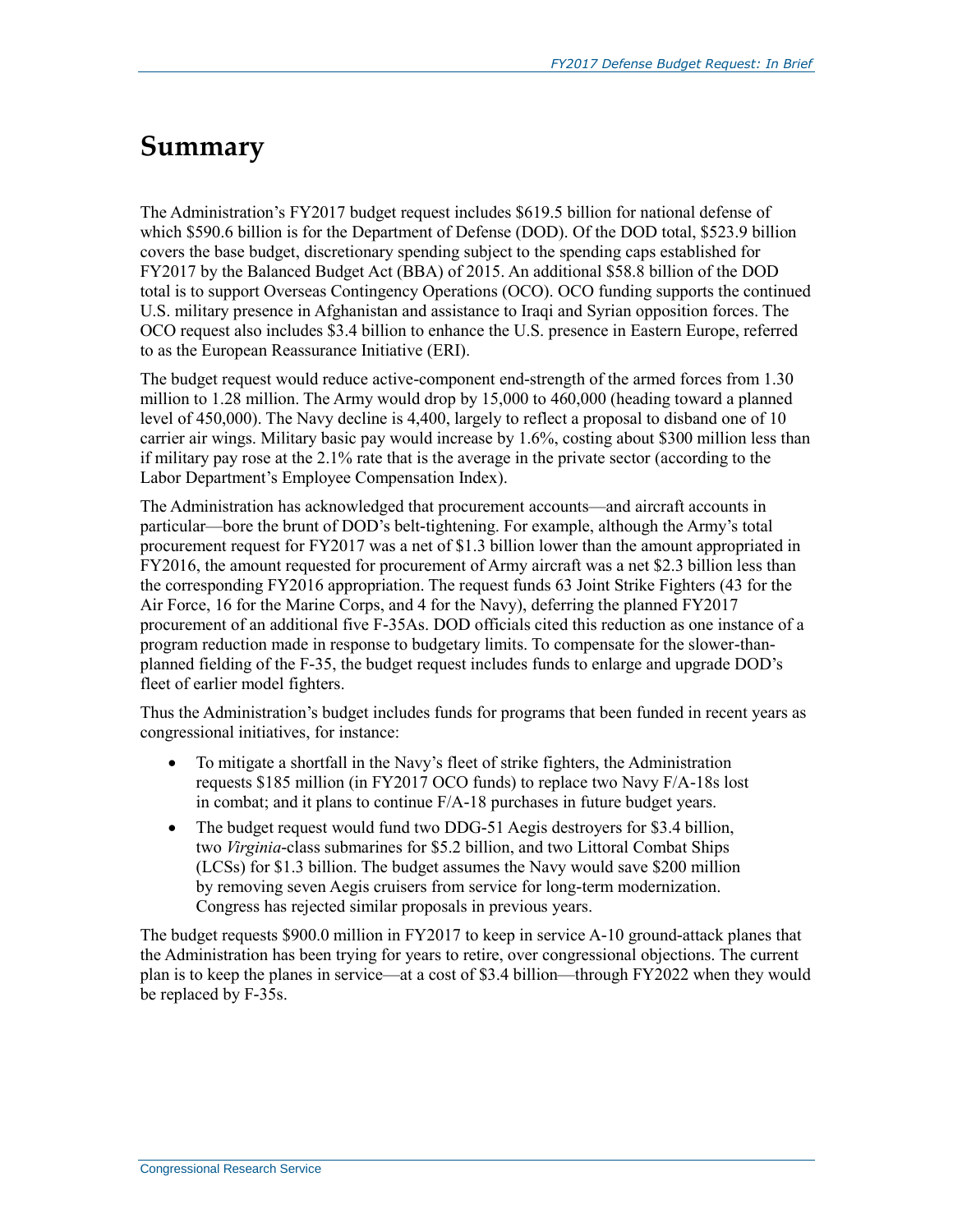# **Contents**

# Figures

# **Tables**

### Contacts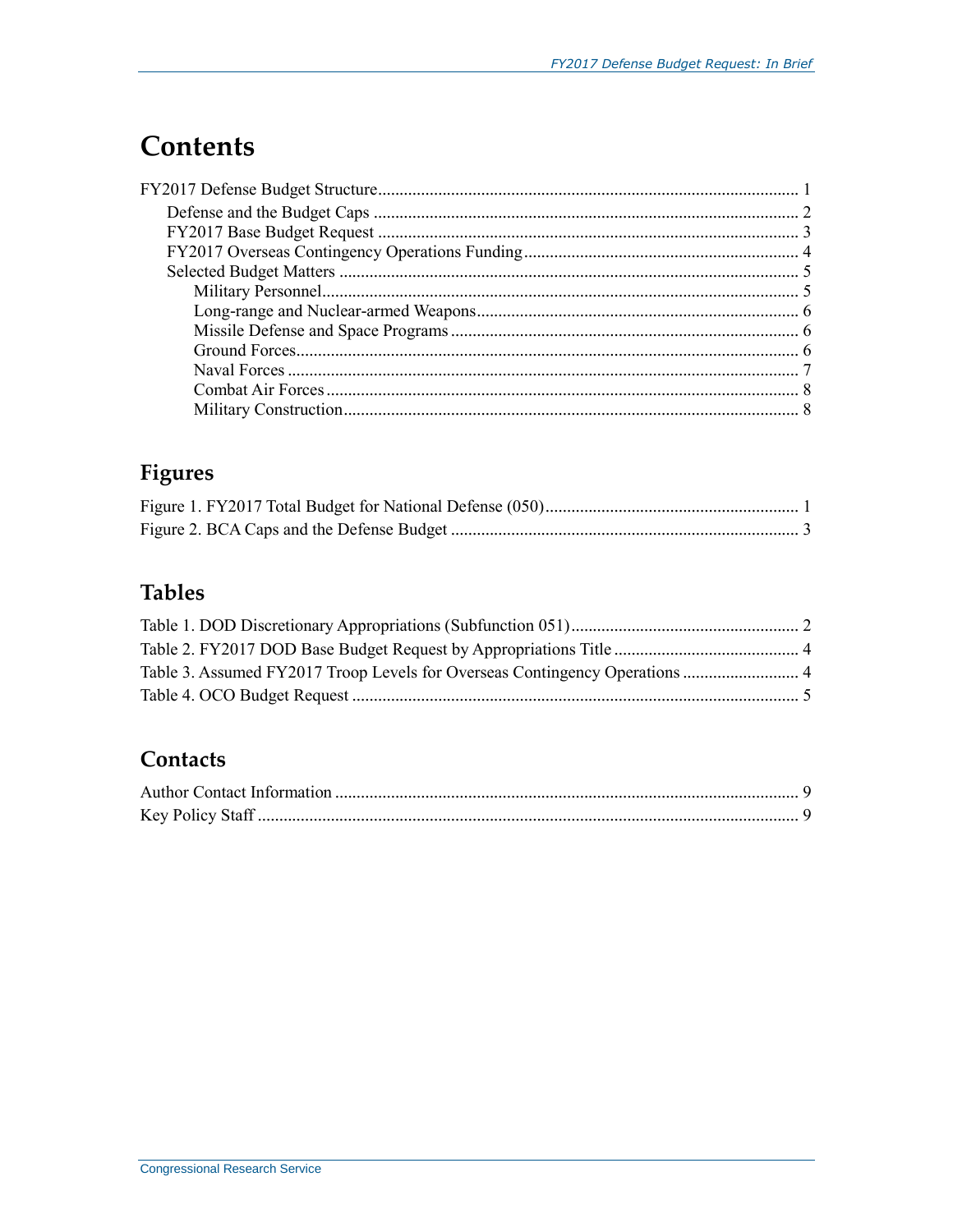# **FY2017 Defense Budget Structure**

For FY2017, the Administration proposed a total budget of \$619.5 billion for all Federal Government National Defense-related activities of the federal government (Budget Function 050). As has been typical in recent years, about 95% of that total is for military activities of the Department of Defense (DOD). The balance of the Function 050 request comprises \$20.5 billion for defense-related nuclear energy activities of the Department of Energy (designated subfunction 053) and \$8.4 billion for defense-related activities of other agencies (designated subfunction 054) of which about two-thirds is allocated to the FBI.

Of the National Defense total (including Overseas Contingency Operations, or OCO), \$609.9 billion is discretionary spending provided, for the most part, by the annual appropriations bill drafted by the Appropriations Committees of the House and Senate.<sup>1</sup> The remaining \$9.6 billion is mandatory spending, that is, spending for entitlement programs and certain other payments. Mandatory spending is generally governed by statutory criteria and it is not normally set by annual appropriation acts.<sup>2</sup> See [Figure 1](#page-3-0).

<span id="page-3-0"></span>

**Figure 1. FY2017Total Budget for National Defense (050)** (dollars in billions)

#### **Source:** OMB

 $\overline{a}$ 

**Notes:** Discretionary portions of subfunctions 053 (\$19.3 billion) and 054 (\$7.8 billion) are also subject to caps. The total national defense discretionary request is \$609.9 billion.

<sup>&</sup>lt;sup>1</sup> For instance, the budget includes \$6.37 billion to support medical insurance for military retirees under the TRICARE for Life program. The annual TRICARE for Life payment occurs automatically, on the basis of permanent law rather as part of an annual appropriation, but, in terms of congressional budgeting rules, it is "discretionary" funding.

<sup>2</sup> Congressional Budget Office, https://www.cbo.gov/content/what-difference-between-mandatory-and-discretionaryspending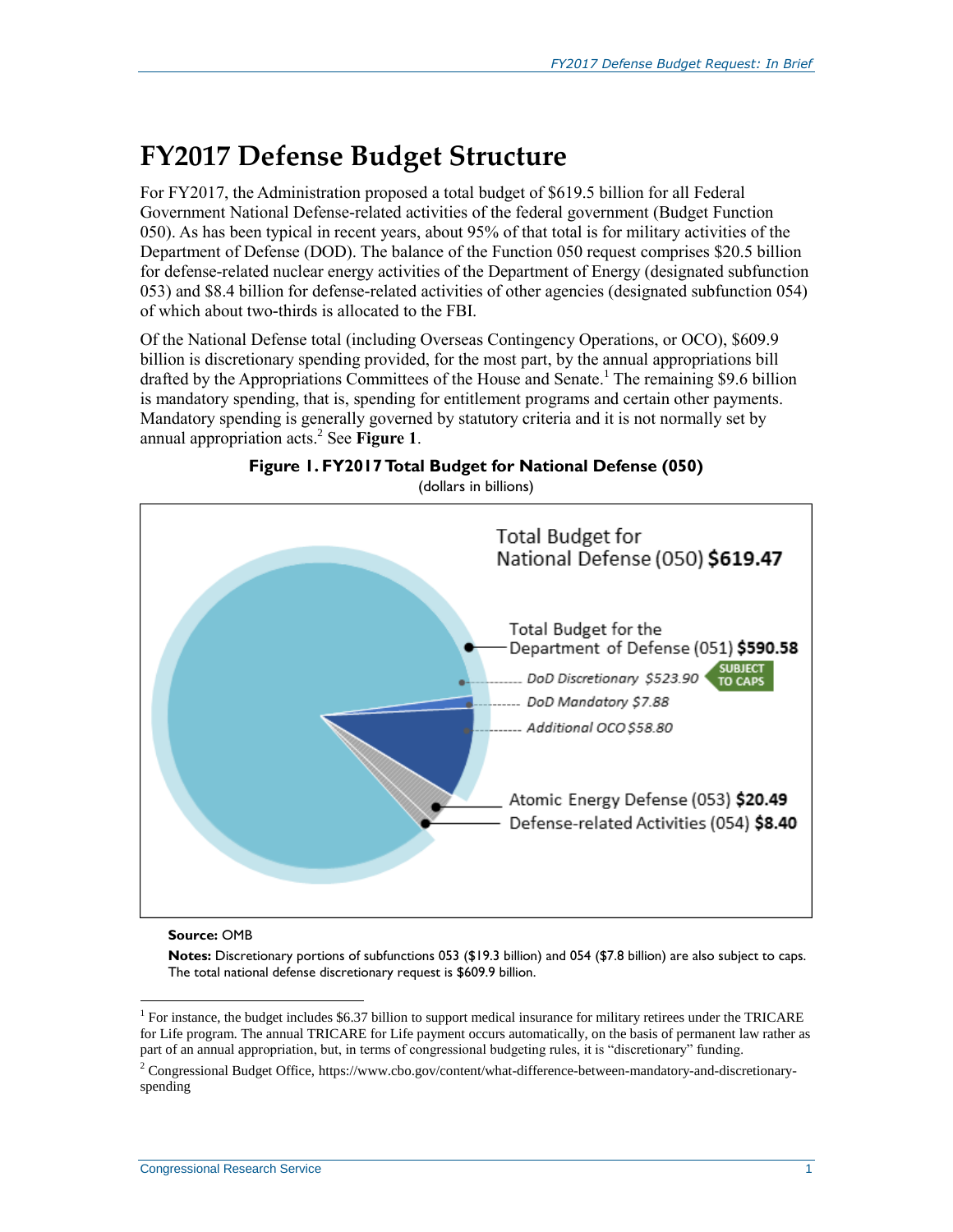The DOD budget (subfunction 051) also is divided. The primary category is "base budget" activities—that is, activities the Pentagon would not pursue if U.S. forces were not engaged in combat (or combat-like) operations in Afghanistan and elsewhere . In principle, the remainder of the DOD budget covers the incremental cost of those "non-base budget" activities (designated OCO) in Afghanistan and elsewhere.

For FY2017, the Administration proposes a DOD discretionary budget totaling \$582.7 billion, of which \$523.9 billion comprises the base budget while \$58.8 billion would fund OCO. The \$523.9 billion DOD discretionary budget request is compliant with the spending caps established for FY2017 by the Bipartisan Budget Act (BBA) of 2015 (P.L. 114-74). This base budget request is \$2.2 billion over the FY2016 enacted budget, but is \$23.4 billion below the amount forecast for FY2017 by the President's FY2016 request. See **[Table 1](#page-4-0)**.

<span id="page-4-0"></span>

| (dollars in billions) |                    |                     |                     |                  |
|-----------------------|--------------------|---------------------|---------------------|------------------|
|                       | <b>FY15 Actual</b> | <b>FY16 Enacted</b> | <b>FY17 Request</b> | FY16-FY17 Change |
| <b>Base</b>           | \$497.3            | \$521.7             | \$523.9             | \$2.2            |
| <b>OCO</b>            | \$63.1             | \$58.6              | \$58.8              | \$0.2            |
| Total                 | \$560.4            | \$580.3             | \$582.7             | \$2.4            |

**Table 1. DOD Discretionary Appropriations (Subfunction 051)**

**Source:** Department of Defense

**Notes:** Numbers may not add due to rounding.

### **Defense and the Budget Caps**

The Budget Control Act of 2011 (BCA) established statutory limits on spending by imposing a series of caps<sup>3</sup> on discretionary budget authority for defense and non-defense programs from FY2012 through FY2021.<sup>4</sup> The caps do not apply to funding for OCO or emergencies, providing both Congress and the President designate the funds as thus exempt.

These caps have been modified several times.<sup>5</sup> The most recent changes to the caps on defense programs (currently defined as all programs included in Budget Function 050) occurred with November 2, 2015 enactment of the BBA. The BBA raised the FY17 cap to \$548.1 billion.<sup>6</sup> Taking account of the non-DOD agencies funded in the 050 function, this implies an imputed cap of \$526.3 billion on DOD discretionary appropriations for FY2017. See **[Figure 2](#page-5-0)**.

 $\overline{a}$ 

 $3$  The annually adjusted limits on discretionary spending are commonly referred to as "budget caps".

<sup>4</sup> P.L. 112-25

<sup>5</sup> CRS Report CRS Report RL34424, *The Budget Control Act and Trends in Discretionary Spending*, by D. Andrew Austin. See also CRS Report R44039, *Defense Spending and the Budget Control Act Limits*, by Amy Belasco. 6 P.L. 114-74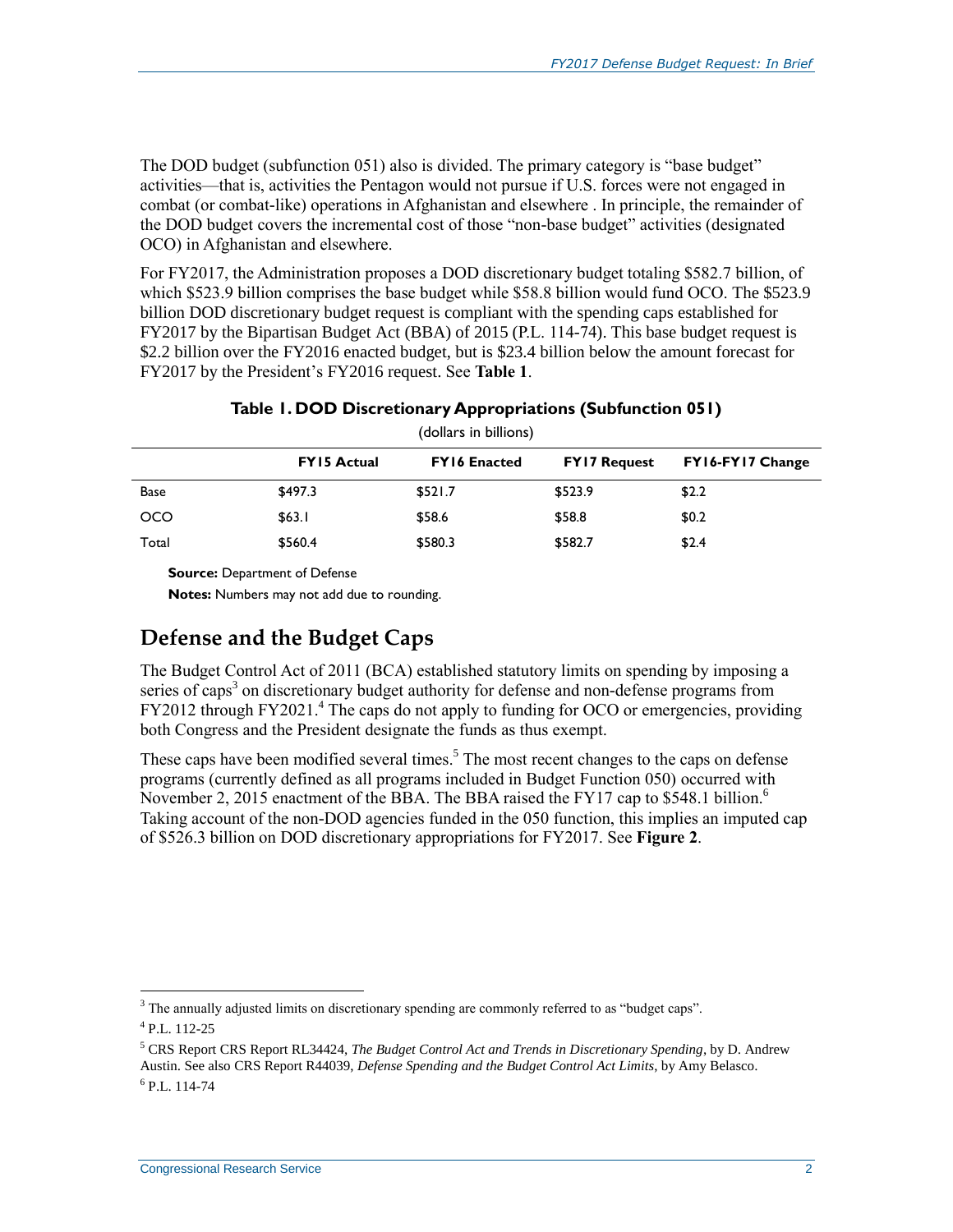<span id="page-5-0"></span>

**Figure 2. BCA Caps and the Defense Budget**

**Source:** P.L. 114-74, H.R. 1735, S. 1356, and DOD Fiscal Year 2017 Budget Request

### **FY2017 Base Budget Request**

The FY2017 DOD base budget request reduces Military Personnel accounts by \$61 million from the FY2016 enacted level. It also includes \$205.8 billion for Operation and Maintenance (O&M) accounts, which is an \$8.4 billion increase from the FY2016 enacted amount. Procurement accounts face an \$8.2 billion decrease from the FY2016 enacted amount of \$110.7 billion. Investments in Research, Development, Test and Evaluation (RDT&E) accounts are up by \$2.6 billion. See **[Table 2](#page-6-0)**.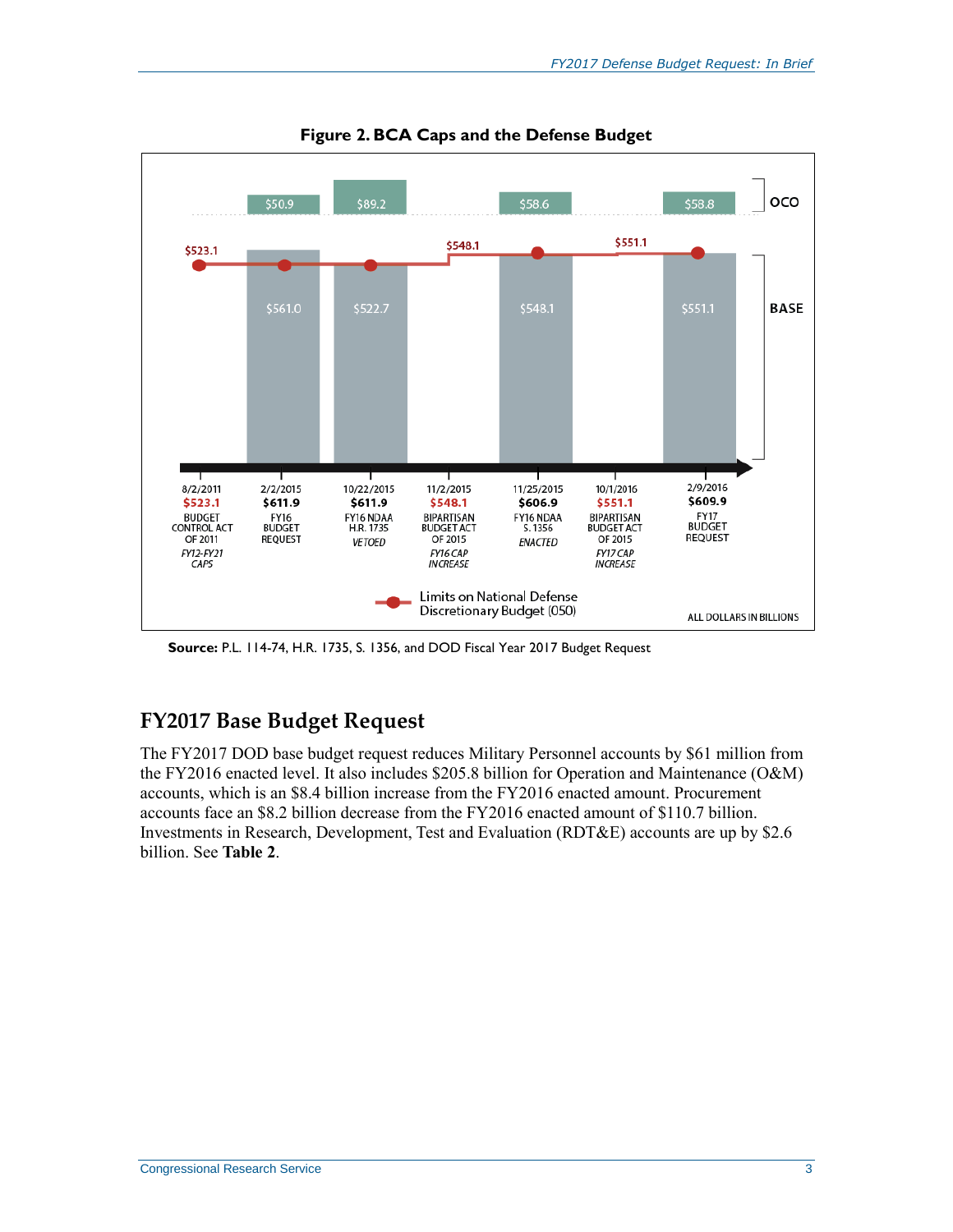<span id="page-6-0"></span>

| <b>Title</b>                             | <b>FY16 Enacted</b> | <b>FY17 Request</b> | FY16-17 Change  |  |
|------------------------------------------|---------------------|---------------------|-----------------|--|
| Military Personnel                       | \$135,330,213       | \$135,269,240       | $-$60,973$      |  |
| Operation and<br>Maintenance             | \$197,468,777       | \$205,860,227       | \$8,391,450     |  |
| Procurement                              | \$110,737,432       | \$102,566,680       | $-$ \$8,170,752 |  |
| RDT&E                                    | \$68,778,330        | \$71,391,771        | \$2,613,441     |  |
| Revolving and Management<br><b>Funds</b> | \$1,175,932         | \$1,371,613         | \$195,681       |  |
| <b>Military Construction</b>             | \$6,909,712         | \$6,124,204         | $-$785,508$     |  |
| <b>Family Housing</b>                    | \$1,261,288         | \$1,319,852         | \$58,564        |  |

#### **Table 2. FY2017 DOD Base Budget Request by AppropriationsTitle** (dollars in thousands)

**Source:** Department of Defense

**Notes:** Numbers may not add due to rounding

### **FY2017 Overseas Contingency Operations Funding**

In addition to revising the caps for the base budget, the BBA provided a non-binding level for OCO in FY2017 of \$58.8 billion. The President's request matches this level, which includes \$5.2 billion for activities that were not funded in the base budget due to the caps such as depot maintenance and procurement of preferred munitions.<sup>7</sup>

The FY2017 OCO request would maintain a U.S. presence in Afghanistan, sustain personnel deployed to the Middle East to conduct operations against ISIS, build capacity of the Iraqi and Syrian opposition forces, and support other partner nations in counterterrorism efforts. The OCO request also includes \$3.4 billion to enhance the U.S. presence in Eastern Europe, often referred to as the European Reassurance Initiative (ERI). The request is based on the force level projections in **[Table 3](#page-6-1)**. **[Table 4](#page-7-0)** depicts the OCO budget request by appropriation title.

<span id="page-6-1"></span>

| Average Annual Troop Strength  |                     |                     |                        |  |
|--------------------------------|---------------------|---------------------|------------------------|--|
| <b>Force</b>                   | <b>FY15 Actuals</b> | <b>FY16 Actuals</b> | <b>FY17 Projection</b> |  |
| Afghanistan (OFS)              | 10.012              | 9.737               | 6,217                  |  |
| Iraq $(OIR)$                   | 3,180               | 3,550               | 3,550                  |  |
| In-theater support             | 55,958              | 55.831              | 58.593                 |  |
| In CONUS/Other<br>Mobilization | 16,020              | 15.991              | 13,085                 |  |

#### **Table 3. Assumed FY2017 Troop Levels for Overseas Contingency Operations**

**Source:** Department of Defense

**Notes:** In-theater support includes Afghanistan, Iraq, Horn of Africa, and ERI

 $\overline{a}$ 

<sup>7</sup> Department of Defense Fiscal Year 2017 Budget Request Overview, Office of the Under Secretary of Defense (Comptroller)/CFO, February 9, 2016.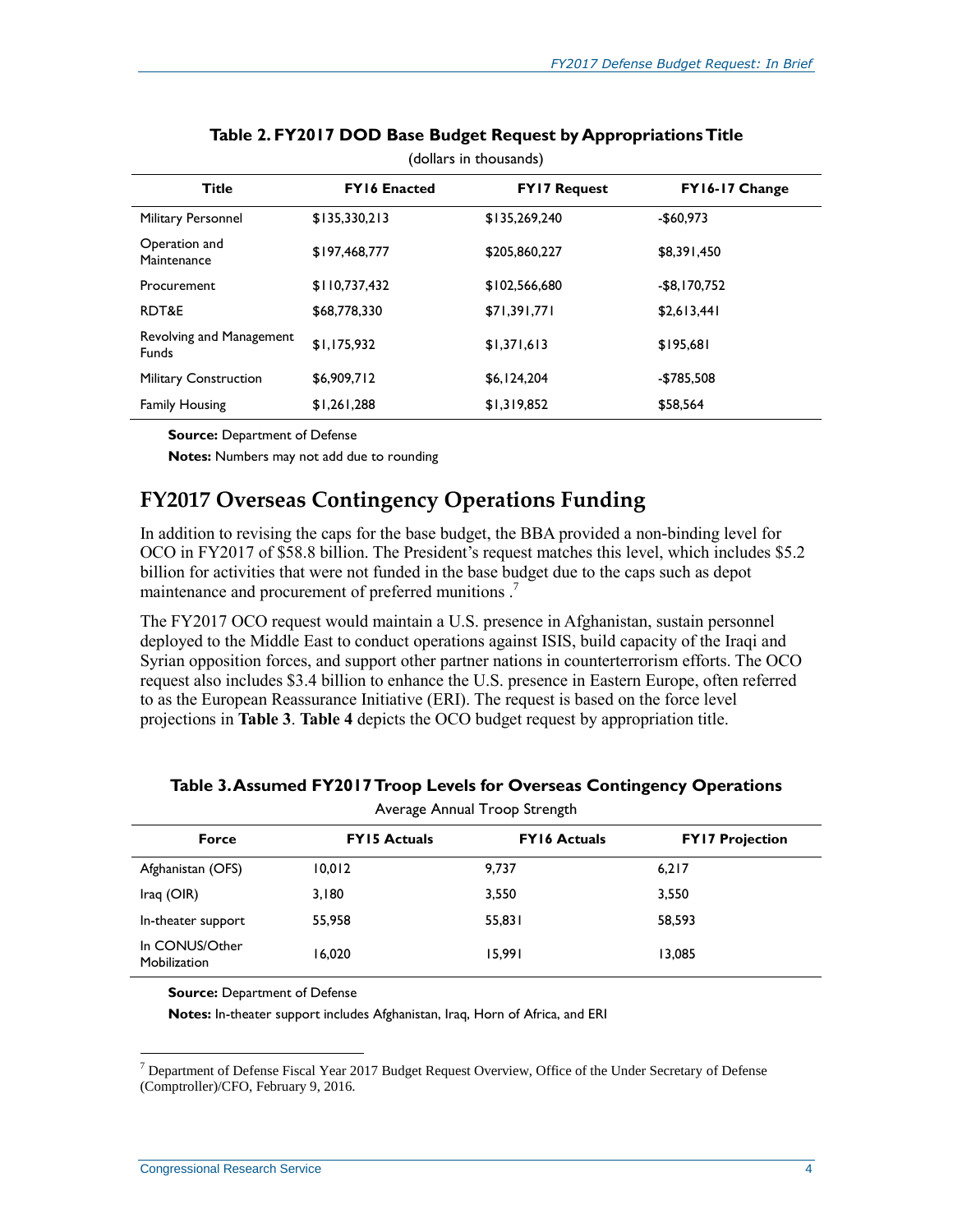<span id="page-7-0"></span>

| <b>Activity</b>                                                   | <b>FY16 Enacted</b> | <b>FY17 Request</b> | FY16-17 Change |
|-------------------------------------------------------------------|---------------------|---------------------|----------------|
| <b>Operations/Force Protection</b>                                | \$8.8               | \$8.7               | $-50.1$        |
| In-theater Support                                                | \$14.8              | \$17.0              | \$2.2          |
| Joint Improvised-Threat Defeat Fund                               | \$0.4               | \$0.3               | $-$0.1$        |
| Afghanistan Security Forces Fund                                  | \$3.6               | \$3.4               | $-$0.2$        |
| Support for Coalition Forces                                      | \$1.4               | \$1.4               | \$0.0\$        |
| Iraq Train and Equip Fund                                         | \$0.7               | \$0.6               | $-$0.1$        |
| Syria Train and Equip Fund                                        | \$0.0               | \$0.3               | \$0.3          |
| <b>Equipment Reset and Readiness</b>                              | \$10.1              | \$9.4               | $-$0.7$        |
| <b>Classified Programs</b>                                        | \$8.1               | \$8.I               | \$0.0\$        |
| Counterterrorism Partnership Fund                                 | \$1.1               | \$1.0               | $-$0.1$        |
| European Reassurance Initiative                                   | \$0.8               | \$3.4               | \$2.6          |
| National Guard and Reserve Equipment/Military<br><b>Readiness</b> | \$1.5               | \$0.0               | $-1.5$         |
| Prior-Year Rescissions <sup>a</sup>                               | -\$0.4              |                     |                |
| Bipartisan Budget Act of 2015 Compliance <sup>b</sup>             | \$7.7               | \$5.2               |                |
| Total                                                             | \$58.6              | \$58.8              | \$0.2          |

#### **Table 4. OCO Budget Request**

(dollars in billions)

**Source:** Department of Defense

**Notes:** Numbers may not add due to rounding

aFrom FY15 Afghanistan Security Assistance Fund. Additional funding provided in accordance with non-binding level set by BBA.

**bAdditional funding provided in accordance with non-binding level set by BBA.** 

## **Selected Budget Matters**

#### **Military Personnel**

Under the budget request the number of active duty military personnel in the U.S. military services would decline from 1.30 million to 1.28 million, with the Army dropping by 15,000 to 460,000 (heading toward a planned level of 450,000) and the Navy declining by 4,400, partly to reflect a proposal to disband one of 10 carrier air wings.

The budget proposes that military basic pay increase by 1.6%, costing about \$300 million less than if military pay rose at the 2.1% rate that is the average in the private sector (according to the Labor Department's Employment Cost Index (ECI) survey). (For background, see CRS In Focus IF10260, *Military Pay Raise*, by Lawrence Kapp.)

The Administration proposes a revision of TRICARE for military healthcare that would increase some user costs (e.g., enrollment fees and increased pharmacy co-pays) while decreasing others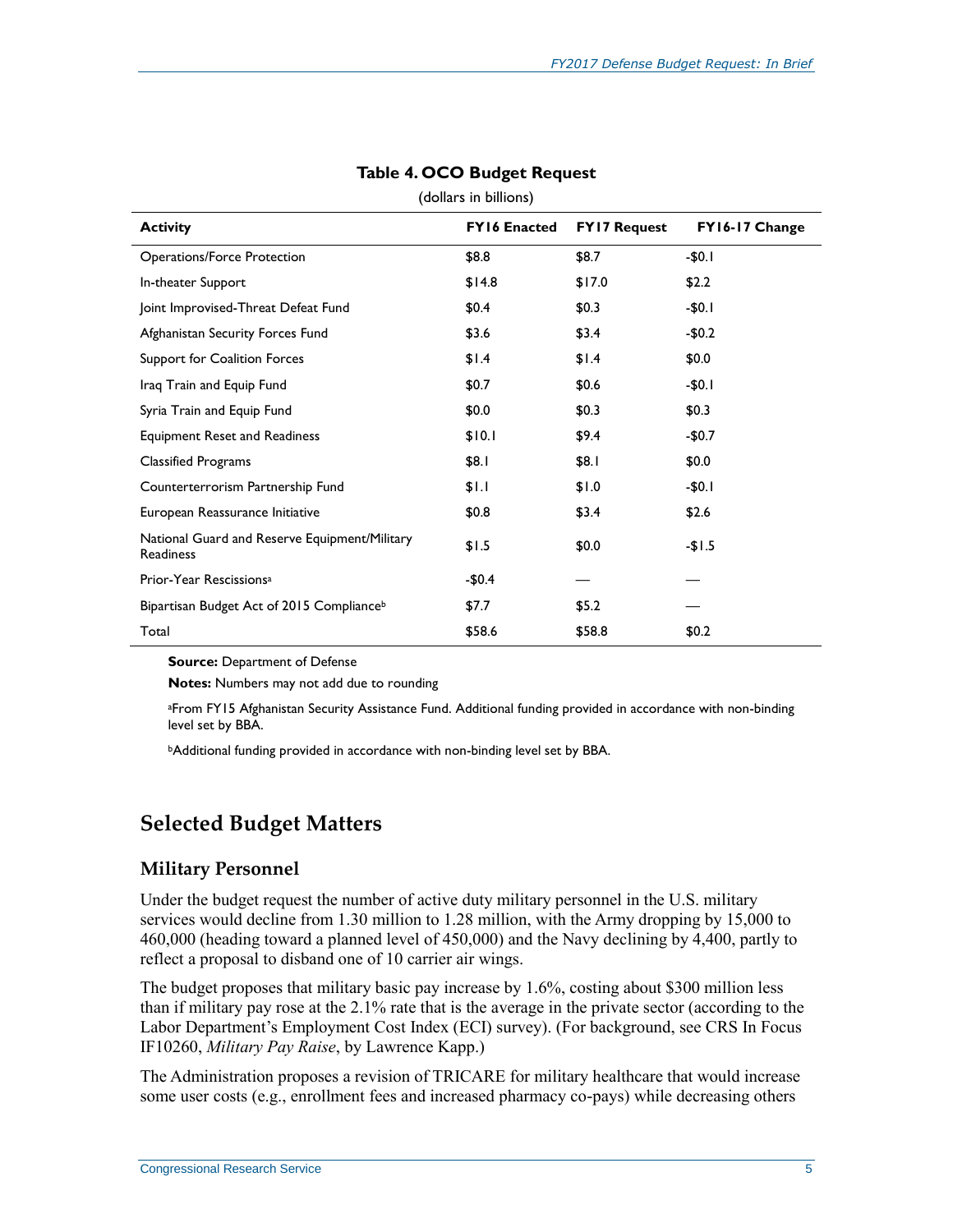(e.g., eliminating deductibles for visits to the Emergency Room of a military hospital.) The package would yield net savings to DOD in FY2017 of about \$500 million and total savings through FY2021 of \$6.9 billion. (For background, see CRS Report RL33537, *Military Medical Care: Questions and Answers*, by Don J. Jansen.)

The Administration also proposed modifications to the revised military retirement system enacted as part of the FY2016 National Defense Authorization Act, some of which are intended to provide additional retention incentives for military personnel. (For background, see CRS Report RL34751, *Military Retirement: Background and Recent Developments*, by Kristy N. Kamarck.)

#### **Long-range and Nuclear-armed Weapons**

The request would sustain the Administration's plan to recapitalize each leg of the "triad" of longrange, nuclear-armed weapons over the next decade. (For background, see CRS Report RL33640, *U.S. Strategic Nuclear Forces: Background, Developments, and Issues*, by Amy F. Woolf.)

To continue development of a new, long-range strategic bomber (designated LRSB), the Air Force requested \$1.4 billion, which is 40% less than the FY2017 request it projected a year ago for this project. Air Force officials said the reduction reflects a reduced cost estimate as a result of the competition to build the plane, which was won by Northrop Grumman (the result faces a bid protest by competing contractor, Boeing). (For background, see CRS Insight IN10384, *Air Force Bomber Contract Awarded*, by Jeremiah Gertler.)

The request also includes \$95.6 million to develop a new bomber-launched missile—the Long Range Stand-Off Weapon (LRSO)—slated to replace the 1970s-vintage Air-Launched Cruise Missile (ALCM). This is less than three-quarters of the FY2017 request projected a year ago because of contracting delays.

A total of \$1.5 billion is requested for a new class of ballistic missile-launching submarines, including \$700.8 million in continued R&D funding and \$773.1 million to buy components for use in the first ship, slated for delivery to the Navy in 2028 (when the existing *Ohio*-class missile submarines are scheduled to begin leaving service).

The Administration also requests \$114.9 million to continue development of a new, land-based ICBM and—outside the DOD budget—\$9.2 billion for nuclear weapons-related work by the Department of Energy.

#### **Missile Defense and Space Programs**

For the Ground-based Mid-course Defense system, intended to intercept long-range ballistic missiles launched toward U.S. targets, the budget requests \$862.1 million to continue the planned deployment of 44 interceptor missiles by the end of FY2017. The budget also includes \$162.0 million to develop a long-range missile detection radar and \$155.0 million—about half the total cost of site construction—to begin work on the radar's installation in Alaska. A total of \$630.0 million is included for Phase III of the European Phased Adaptive Approach.

To develop a new satellite launch vehicle that would replace one currently used by DOD and the intelligence community, which uses Russian-built engines, the budget requests \$296.6 million.

#### **Ground Forces**

The Administration's FY2017 budget request was not informed by recommendations from the legislatively-mandated Commission on the Future of the Army, which published its findings on January 28, 2016. For example, the budget request would continue transferring Apache attack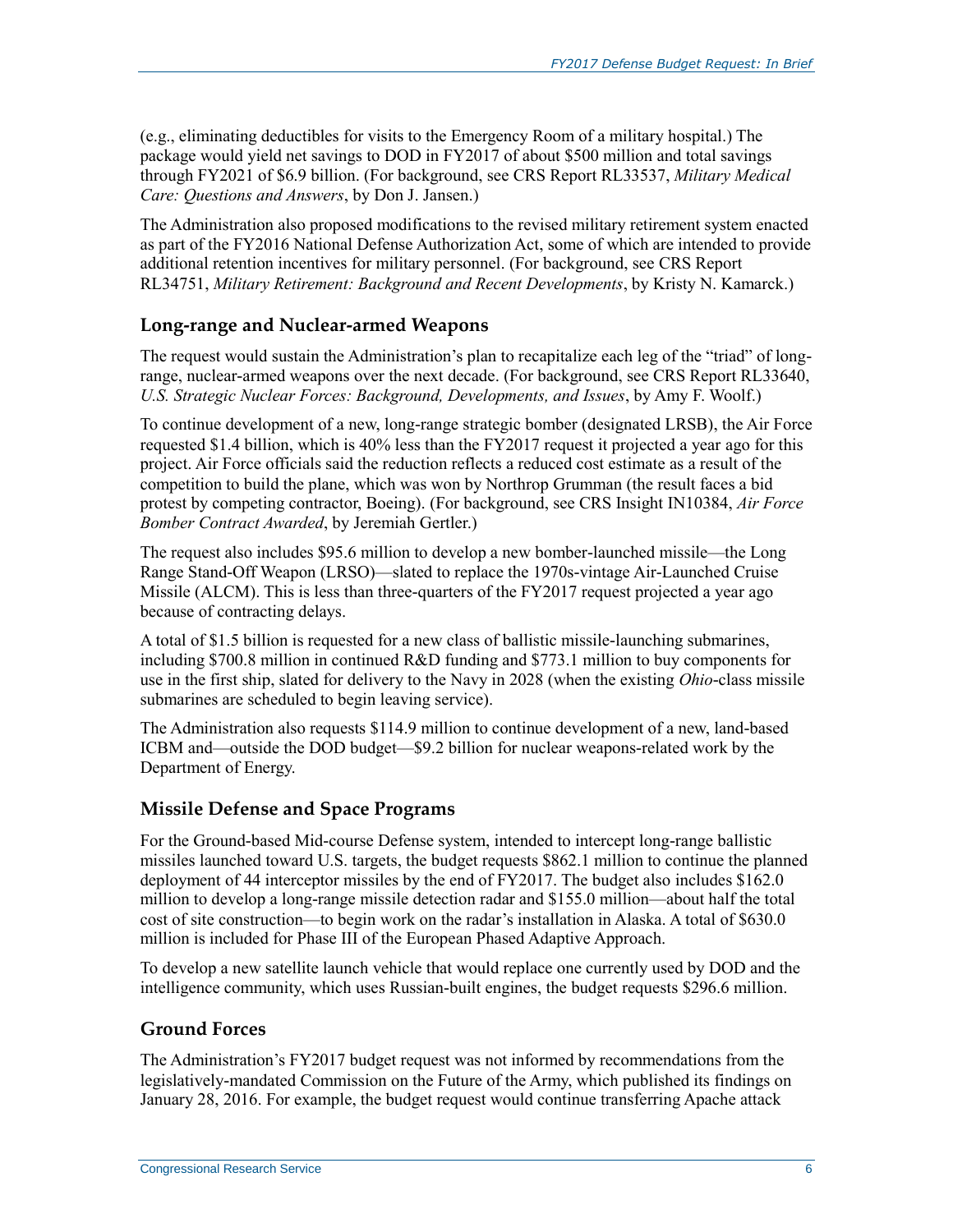helicopters from the National Guard to active-component Army units, a shift that the Commission recommended be curtailed. Army officials acknowledged that the budget might be amended after the Administration had weighed the Commission's proposals. (See CRS Report R44366, *National Commission on the Future of the Army (NCFA): Background and Issues for Congress*, by Andrew Feickert).

Army officials emphasized that the service's FY2017 budget request gave priority to readiness over modernization. The Army's request for helicopter procurement funds underscored the Administration's acknowledgement that procurement accounts—and aircraft accounts in particular—bore the brunt of DOD's belt-tightening. Although the service's total procurement request for FY2017 was a net of \$1.3 billion lower than the amount appropriated in FY2016, the amount requested for procurement of Army aircraft was a net \$2.3 billion less than the corresponding FY2016 appropriation. Compared with the FY2017 requests projected a year ago for some major helicopter programs, the Army requested a total of \$1.2 billion less for procurement of upgraded Apaches and Chinooks and new Black Hawks—a reduction of 30% from the earlier projected request.

#### **Naval Forces**

As planned last year, the request would fund two DDG-51 Aegis destroyers (\$3.4 billion) and two *Virginia-*class submarines (\$5.2 billion), both types being purchased under multi-year, multi-ship procurement authority.

The request also includes \$1.3 billion for two Littoral Combat Ships (LCSs). A year ago, the Navy had projected buying three LCSs in FY2017, but Defense Secretary Ashton B. Carter cut that to one ship, as part of his decision to reduce from 52 to 40 the total LCS purchase. Administration officials said the Navy was allowed to fund a second ship in FY2017—while preserving the 40-ship ceiling—on grounds that funding two ships in one year would reduce costs as a result of competition. For background see CRS Report RL33741, *Navy Littoral Combat Ship (LCS)/Frigate Program: Background and Issues for Congress*, by Ronald O'Rourke.

The Administration's budget request would amend current law which requires the Navy to field 10 active-component carrier air wings<sup>8</sup> (10 U.S.C. 562 (c) note) thus allowing DOD to deactivate one of the Navy's ten carrier air wings (Air Wing 14, based at Lemoore, CA). According to Navy officials, reallocating that wing's aircraft to the remaining nine wings would improve their readiness. The FY2017 budget request assumes saving about \$80 million to be realized by this action, and the Administration projects total savings of roughly \$3 billion through FY2021. The budget request also incorporates proposed legislation that would allow the Navy to take out of service seven Aegis cruisers which the Navy says it would modernize and then return to service, one by one, to replace un-modernized cruisers as they are retired beginning in the 2020s. The Navy's FY2017 budget assumes savings upwards of \$200 million from this move and projects total savings through FY2021 of \$3 billion. However, congressional defense committees have rejected previous similar proposals, allowing the Navy to remove from service only two of the

 $\overline{a}$ 

<sup>8</sup> Congress, in passing the FY2012 National Defense Authorization Act (H.R. 1540/P.L. 112-81 of December 15, 2011), included a provision (Section 1093) stating: "The Secretary of the Navy shall ensure that the Navy maintains— (1) a minimum of 10 carrier air wings; and (2) for each such carrier air wing, a dedicated and fully staffed headquarters." The provision was codified as a note to 10 USC 5062, a statute that relates to the composition and functions of the Navy. (For background, see CRS Report RS20643, *Navy Ford (CVN-78) Class Aircraft Carrier Program: Background and Issues for Congress*, by Ronald O'Rourke.)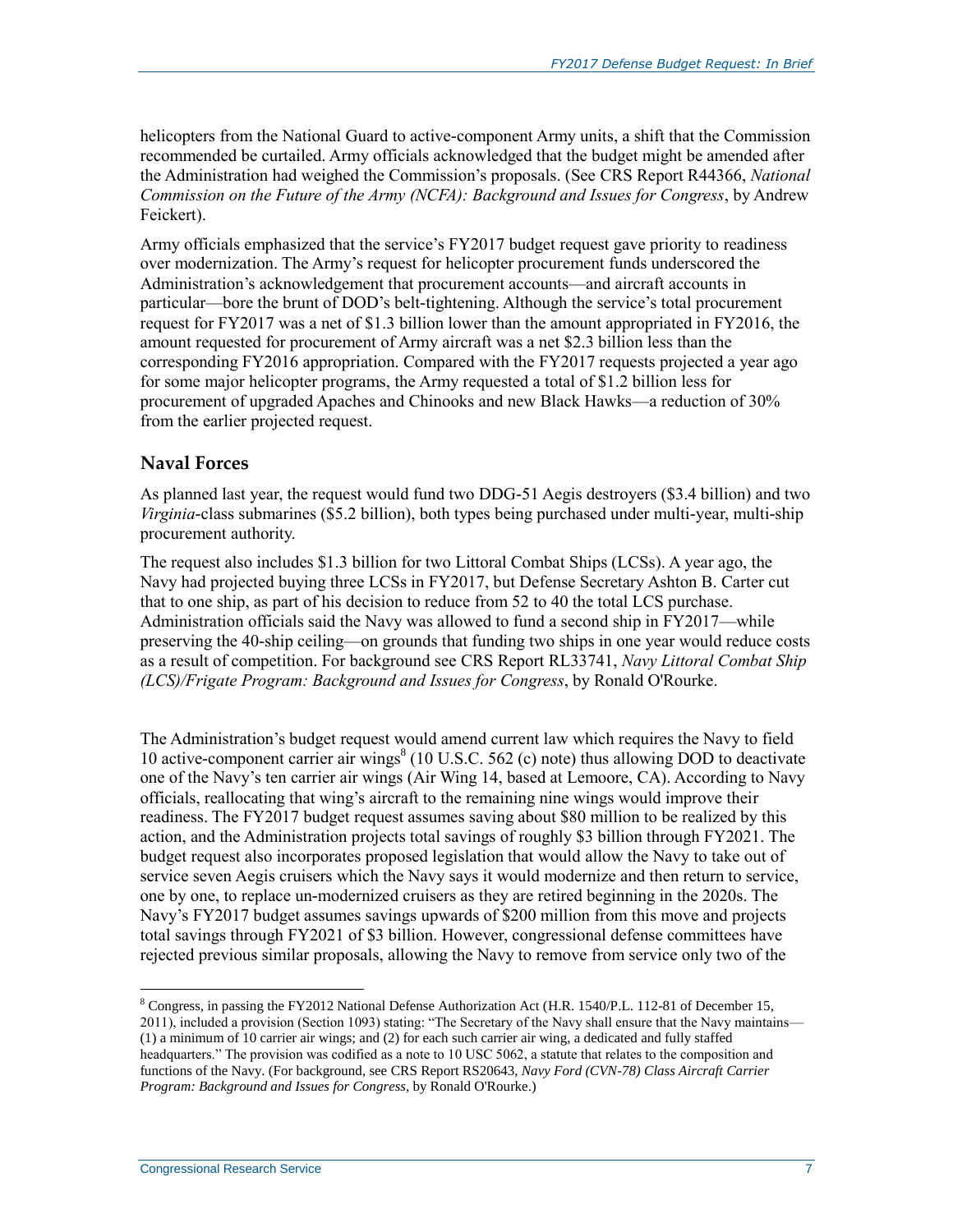cruisers in any one year with no ship out of service for more than four years and no more than six out of service at any one time.

#### **Combat Air Forces**

The request funds 63 Joint Strike Fighters (43 F-35A, 16 F-35B, and 4 F-35C), deferring the planned FY2017 procurement of an additional five F-35As for the Air Force but buying two more F-35Bs for the Marine Corps than had been projected. DOD officials cited this reduction as one instance of a program reduction made in response to budgetary limits. (For background, see CRS Report RL30563, *F-35 Joint Strike Fighter (JSF) Program*, by Jeremiah Gertler.)

To compensate for the slower-than-planned fielding of the F-35—a so-called " $5<sup>th</sup>$  generation" design incorporating stealth and other advanced technologies—the budget request includes funds to enlarge and upgrade DOD's fleet of earlier, so-called "4<sup>th</sup> generation" fighters. Thus, the Administration's budget includes funds for programs that been funded in recent years as congressional initiatives, for instance:

- To mitigate a shortfall in the Navy's fleet of strike fighters, the Administration requests \$185 million (in FY2017 OCO funds) to replace two Navy F/A-18s lost in combat and plans to continue F/A-18 purchases in future budget years.
- To upgrade the aerial defense of U.S. territory, the budget includes \$56.4 million to modernize 24 Air Force F-16s with advanced radars.
- The budget requests \$900.0 million in FY2017 to keep in service A-10 groundattack planes that the Administration has been trying for years to retire, over congressional objections. The current plan is to keep the planes in service—at a cost of \$3.4 billion—through FY2022 when they would be replaced by F-35s. (For background, see CRS Report R43843, *Proposed Retirement of A-10 Aircraft: Background in Brief*, by Jeremiah Gertler.)

#### **Military Construction**

For military construction and family housing in FY2017, the Administration requested \$7.4 billion in the base budget and \$172.4 million in OCO funds, for a total of \$7.6 billion. This compares with \$7.7 billion appropriated for these programs for FY2015 and \$8.6 billion enacted for FY2016. This continues a trend begun in in FY2010, when funding for construction activity associated with the 2005 Base Closure (BRAC) round began to subside. It is also a military construction appropriations request significantly below the pre-BRAC levels seen during the early 2000s.

The OCO portion of the request continues a trend seen during recent years of DOD construction funding for construction abroad shifting from the Middle East and Africa to Europe. The \$1.22 billion in OCO construction for FY2011 was devoted entirely to projects in Afghanistan, Qatar, and Bahrain. In contrast, nearly two-thirds of the FY2017 OCO military construction request of \$172.4 million is designated as part of the European Reassurance Initiative (ERI) and is dedicated to airfield improvements in Estonia, Lithuania, Romania, Bulgaria, and Poland, plus additional facilities in Iceland and Germany to accommodate the Navy's P-8A *Poseidon* and the Air Force's F/A-22 *Raptor* aircraft. The remainder of the request is intended for projects in Djibouti.